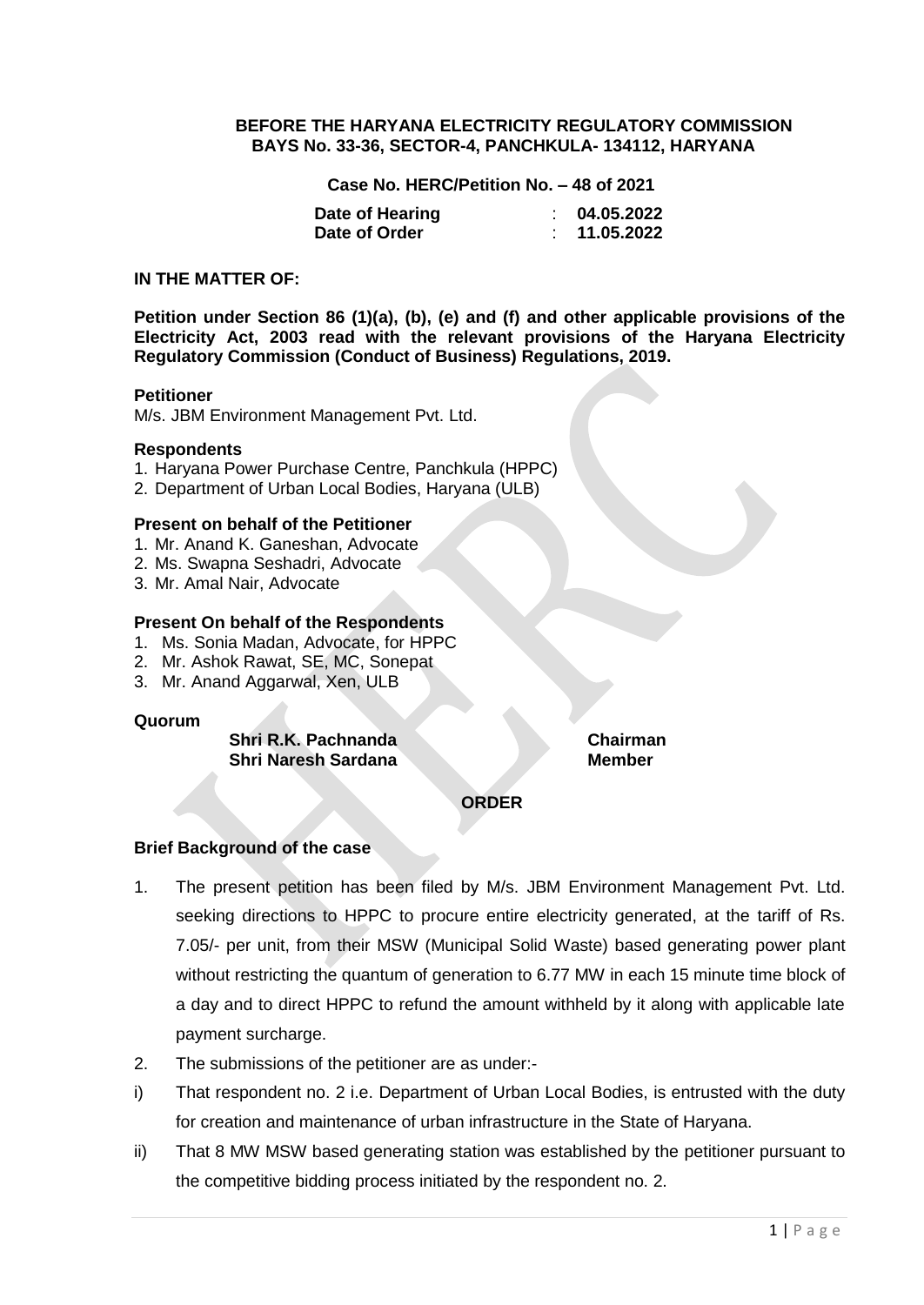- iii) That pursuant to being selected as the successful bidder in the said competitive bidding process, the petitioner entered into a Concession Agreement dated 26/09/2017 with the Urban Local Body for implementation of MSW based generating station at Village Murthal, District Sonepat.
- iv) That under the bidding process, the petitioner was entitled to a total tariff of Rs. 10.60/ per unit as the aggregate tariff, which is to be divided between the respondent No. 1 and 2, based on the determination of tariff by the Hon'ble Commission.
- v) That the petitioner has entered into a PPA dated 21/09/2018 with HPPC for sale of electricity from this 8 MW generating station. The PPA, inter alia, provides for a capacity of up to 6.77 MW to be delivered, at the interconnection point of the petitioner, to be supplied to the HPPC.
- vi) That the generating station of the petitioner being a Municipal Solid Waste to Energy (WtE) based generating station, is under a promotional scheme of the Government of India. The National Tariff Policy, 2016 gives a special dispensation and a promotional scheme to waste-to-energy plants such as that of the petitioner. The mandate to the distribution companies is to compulsorily procure 100% of the electricity generated from waste-to-energy plants, at the tariff to be determined by the Appropriate Commission under Section 62 of the Electricity Act, 2003. In this regard, National Tariff Policy, 2016, *inter alia*, provides as under:-

*"6.4 Renewable sources of energy generation and including Co-generation from renewable energy sources* 

*(1) Pursuant to provisions of section 86(1)(e) of the Act, the Appropriate Commission shall fix a minimum percentage of the total consumption of electricity in the area of a distribution licensee for purchase of energy from renewable energy sources, taking into account availability of such resources and its impact on retail tariffs. Cost of purchase of renewable energy shall be taken into account while determining tariff by SERCs. Long term growth trajectory of Renewable Purchase Obligations (RPOs) will be prescribed by the Ministry of Power in consultation with MNRE.*

……………

*ii) Distribution Licensee(s) shall compulsorily procure 100% power produced from all the Waste-to-Energy plants in the State, in the ratio of their procurement of power from all sources including their own, at the tariff determined by the Appropriate Commission under Section 62 of the Act."*

vii) The petitioner has submitted that the nature of operation of a MSW plant is such that the quantum of energy generated varies based on the input fuel as available from time to time. The MSW received during rainy and winter season has high moisture content and low calorific value, on the other hand in summers the calorific value is high. The quantum of electricity generation greatly varies with such factors. Hence, MSW based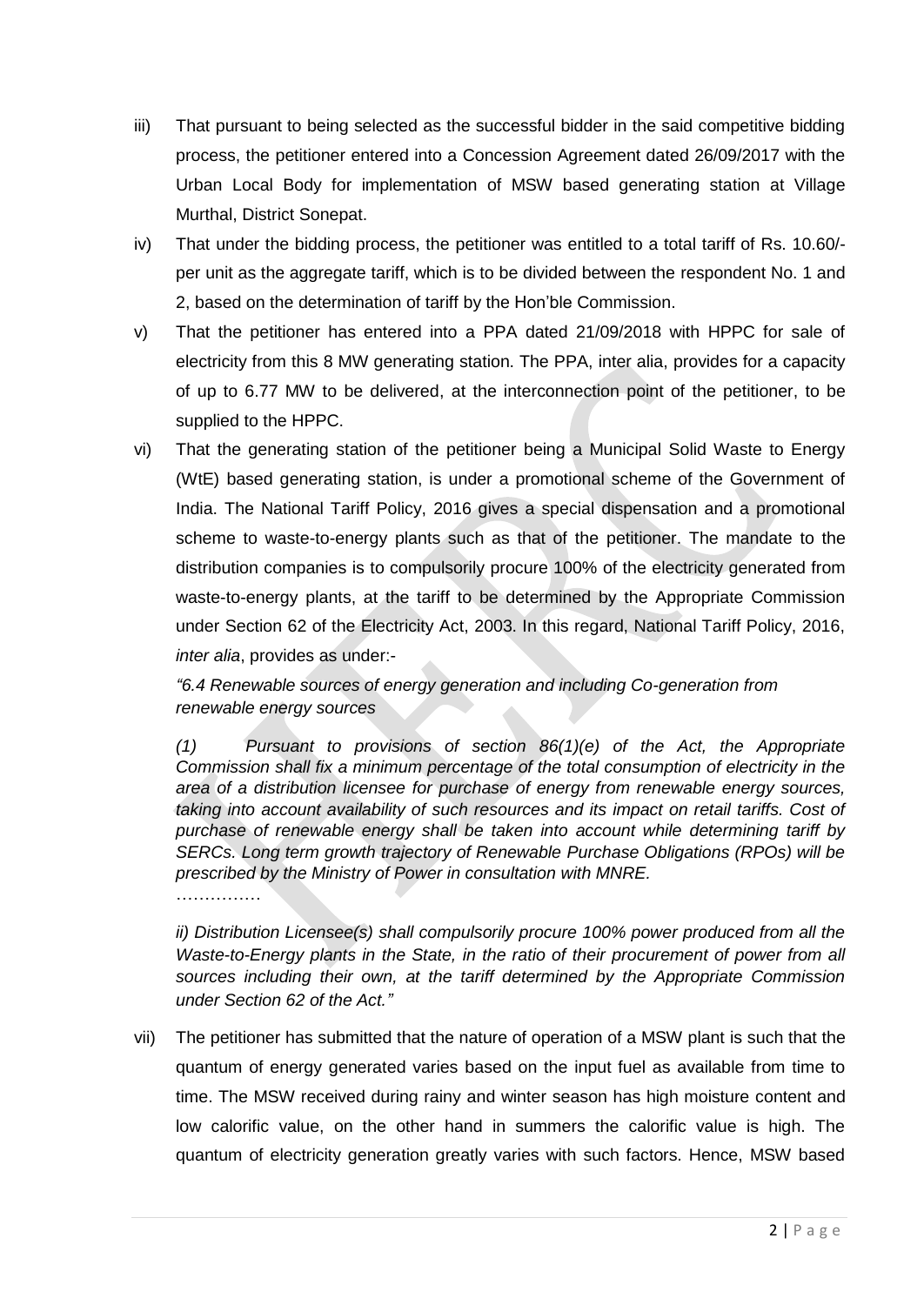power generating plants ought to be provided with a flexibility of +/- 20% on contractual power generation and billing.

- viii) That considering the above, and particularly the nature and quantum of fuel that is available, the quantum of generation in particular time blocks and during a particular day may exceed the capacity of 6.77 MW on such time blocks.
- ix) That the petitioner raised its first energy supply invoice on HPPC on 02.09.2021 for the period from 14.08.2021 to 31.08.2021. The invoice was raised at the tariff of Rs. 6.84/ per unit, as determined by the Hon'ble Commission, for the entire electricity generated and supplied by the petitioner during the said period, i.e. 27,82,108 units (approx.) of electricity. Correspondingly, the invoice was raised for the total value of Rs. 1,90,29,620. However, HPPC cleared the invoice for the sum of Rs. 1.76 crore only.
- x) That the petitioner was given to understand that the payment by HPPC was only up to the capacity of 6.77 MW computed for each time block of 15 minutes and any electricity generated and injected by the petitioner over and above the capacity of 6.77 MW was being treated by HPPC as inadvertent injection for which no payment is required to be made.
- xi) Similarly, for the subsequent invoice dated 01.10.2021 raised by the petitioner, wherein as against the total invoice value of Rs. 2.36 crore raised by the petitioner for a total quantum of 34,60,800 units supplied, HPPC has admitted an amount of Rs. 2.29 crore towards payment, limiting the total quantum to 33,57,451 units.
- xii) That the above action of HPPC, to limit the total quantum of injection by the petitioner to 6.77 MW for each time block of 15 minutes, is grossly erroneous.
- xiii) That HPPC is under an obligation to procure the entire electricity generated (being a waste-to-energy plant) and injected by the petitioner from its generating station.
- xiv) That the primary objective of waste-to-energy plants is the management and disposal of municipal waste. Therefore, it is in fact in the interest of all concerned that there is maximum usage of municipal waste for generation of electricity, and any higher quantum of electricity that will be generated ought to be encouraged, rather than be treated as inadvertent injection and supply of power free of cost.
- xv) That in all other states, the entire generation of municipal solid waste generating station is procured by the distribution licensees without any limitation on the quantum of electricity. A few instances are referred in the table below:-

| <b>SN</b> | Date       | Orders/                   | <b>Forum</b>                                            | <b>Particulars</b>                                                                                                                                                                                                                                                                                             |
|-----------|------------|---------------------------|---------------------------------------------------------|----------------------------------------------------------------------------------------------------------------------------------------------------------------------------------------------------------------------------------------------------------------------------------------------------------------|
|           |            | <b>Regulations</b>        |                                                         |                                                                                                                                                                                                                                                                                                                |
|           | 22/03/2016 | Petition No.<br>3 of 2016 | Punjab State<br>Electricity<br>Regulatory<br>Commission | "7. The Commission notes that as per the<br>submissions made by Secretary, Local Government<br>& CEO-cum-JMD, PMIDC and JITF, the revised<br>Tariff Policy notified by Ministry of Power, Govt. of<br>India on 28.01.2016 in para 6.4 (1)(ii) provides that<br>the Distribution Licensee(s) shall compulsorily |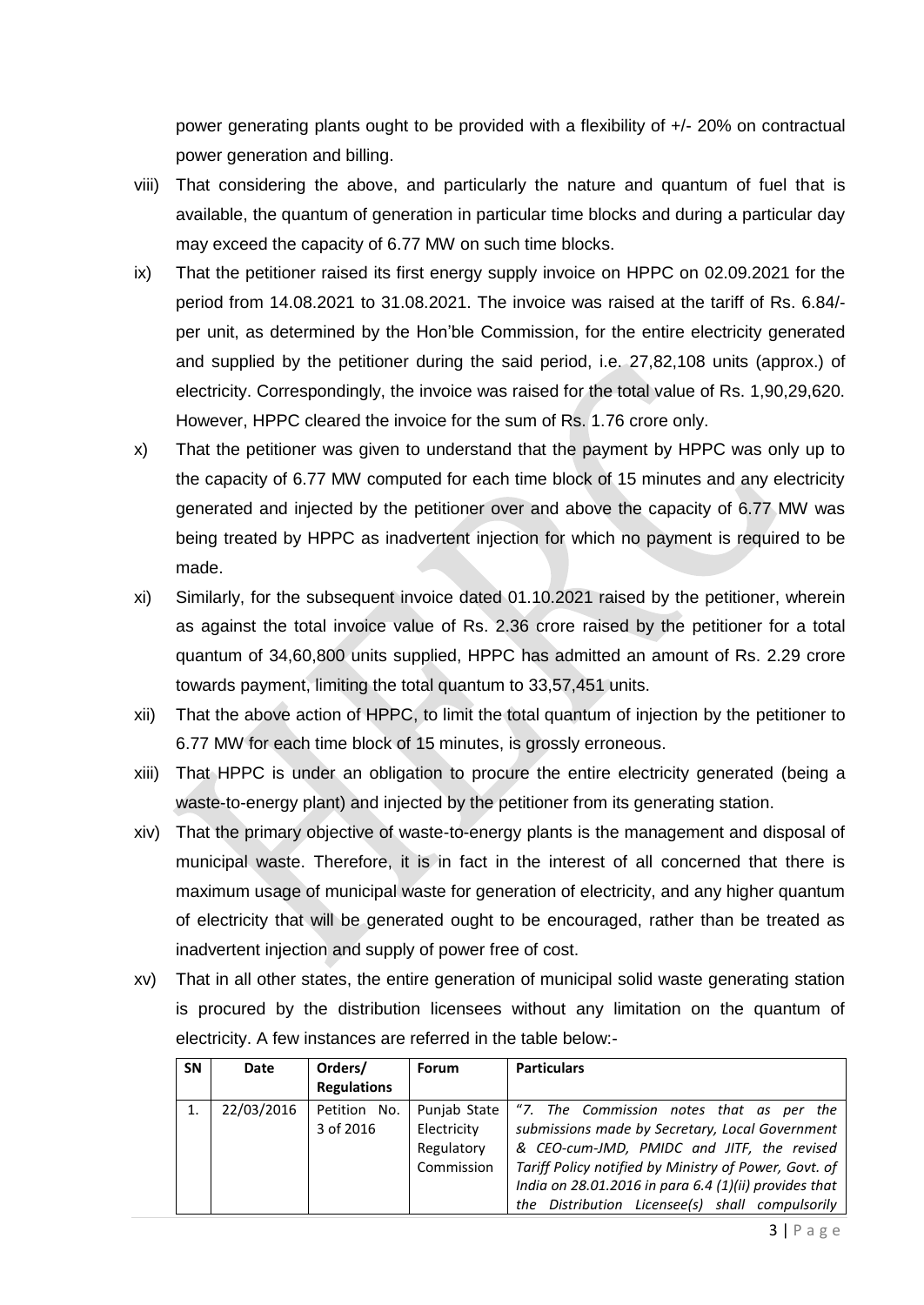|    |            |                                                                                                                                                                                                    |                                                    | procure 100% power produced from all the waste<br>to energy plants in the State, in the ratio of their<br>procurement of power from all sources including<br>their own, at the tariff determined by the<br>Appropriate Commission under Section 62 of The<br>Electricity Act, 2003. Further, para 6.4 (2) of the<br>said Policy also provides that States shall<br>endeavour to procure power from renewable<br>energy sources through competitive bidding to<br>keep the tariff low, except from the waste to<br>energy plants. The Commission further notes that<br>as per the information furnished by PSPCL from<br>time to time with regard to its RPO compliance,<br>PSPCL has been unable to procure sufficient<br>quantum of power from renewable sources of<br>energy to comply with its Non-Solar RPO in the<br>past. The Commission also notes that the power<br>procured from these waste to energy projects will<br>contribute towards RPO compliance of PSPCL and<br>serve the important social objective of scientific<br>disposal of waste, as submitted by PEDA. The<br>Commission further notes that PSPCL has no<br>objection to the adoption of Fourth Amendment,<br>2015 to the CERC RE Regulations, 2012 by the<br>Commission and the tariff determined for such<br>projects.<br>In view of the above, the Commission is of the<br>considered opinion that there is no reason for<br>PSPCL not to procure all the power offered to it<br>from MSW based Power Projects and RDF based<br>MSW<br>Power Projects by the generators.<br>Accordingly, the Commission finds no hesitation<br>to direct PSPCL to procure all power offered to it |
|----|------------|----------------------------------------------------------------------------------------------------------------------------------------------------------------------------------------------------|----------------------------------------------------|-----------------------------------------------------------------------------------------------------------------------------------------------------------------------------------------------------------------------------------------------------------------------------------------------------------------------------------------------------------------------------------------------------------------------------------------------------------------------------------------------------------------------------------------------------------------------------------------------------------------------------------------------------------------------------------------------------------------------------------------------------------------------------------------------------------------------------------------------------------------------------------------------------------------------------------------------------------------------------------------------------------------------------------------------------------------------------------------------------------------------------------------------------------------------------------------------------------------------------------------------------------------------------------------------------------------------------------------------------------------------------------------------------------------------------------------------------------------------------------------------------------------------------------------------------------------------------------------------------------------------------------------------------------------|
| 2. | 11/04/2016 | <b>HPERC</b>                                                                                                                                                                                       | Himachal                                           | from such projects and not to refuse the same."<br>"5. Amendment of Regulation 8 - At the end of                                                                                                                                                                                                                                                                                                                                                                                                                                                                                                                                                                                                                                                                                                                                                                                                                                                                                                                                                                                                                                                                                                                                                                                                                                                                                                                                                                                                                                                                                                                                                                |
|    |            | (Promotion<br>of<br>Generation<br>from<br>Renewable<br>Energy<br>Sources and<br>Terms<br>and<br>Conditions<br>for<br>Determinati<br>on of Tariff)<br>(Second<br>Amendment)<br>Regulation,<br>2016. | Pradesh<br>Electricity<br>Regulatory<br>Commission | Regulation 8 of the said Regulations, the following<br>2nd proviso shall be added, namely: - "Provided<br>further that in accordance with the Tariff Policy<br>notified on 28.01.2016 by Ministry of Power,<br>Government of India, the distribution licensee shall<br>compulsorily procure 100% power from the waste<br>energy plants in the State and such plants have<br>also been excluded from the competitive bidding<br>process for tariff determination."                                                                                                                                                                                                                                                                                                                                                                                                                                                                                                                                                                                                                                                                                                                                                                                                                                                                                                                                                                                                                                                                                                                                                                                               |
| 3. | 10/10/2016 | Order No. 87<br>of 2015                                                                                                                                                                            | Maharashtra<br>Electricity                         | "Summary of Commission's Directives and Rulings                                                                                                                                                                                                                                                                                                                                                                                                                                                                                                                                                                                                                                                                                                                                                                                                                                                                                                                                                                                                                                                                                                                                                                                                                                                                                                                                                                                                                                                                                                                                                                                                                 |
|    |            |                                                                                                                                                                                                    | Regulatory<br>Commission                           | 5.1.5. KGEPL may enter into an EPA with any<br>Distribution Licensee in Maharashtra for the Tariff<br>Period of 20 years applicable to its MSW Project                                                                                                                                                                                                                                                                                                                                                                                                                                                                                                                                                                                                                                                                                                                                                                                                                                                                                                                                                                                                                                                                                                                                                                                                                                                                                                                                                                                                                                                                                                          |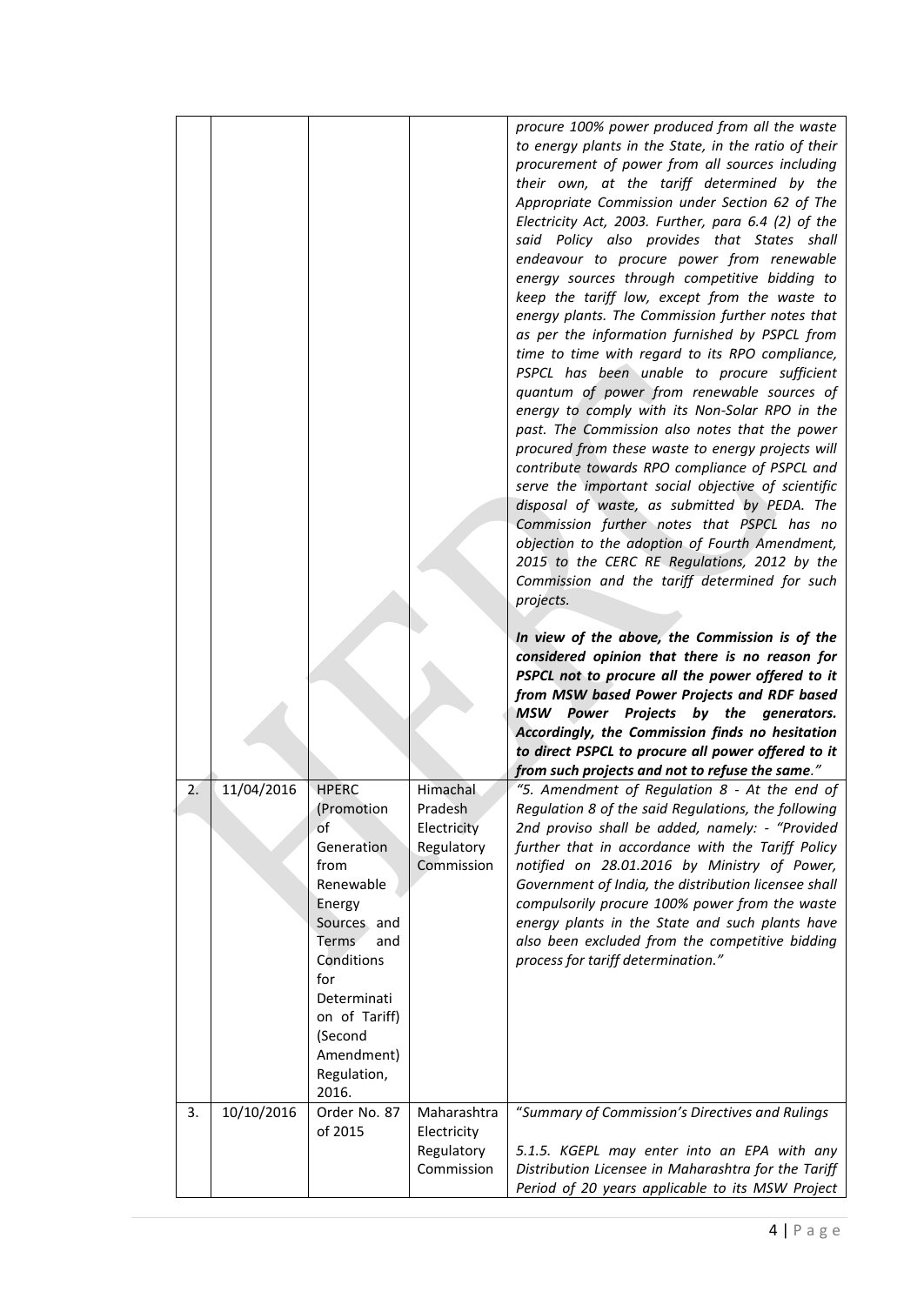|    |            |                            |                                                    | for the sale of power, in accordance with Clause<br>6.4(1)(ii) of Tariff the Policy, 2016 (under which<br>procurement of all power produced by WTE Plants<br>in the State by Distribution Licensee (s) is<br>mandatory).<br>KGEPL shall submit a copy of the EPA to the                                                                                                                                                                                                                                                                                                                                                                                                                      |
|----|------------|----------------------------|----------------------------------------------------|----------------------------------------------------------------------------------------------------------------------------------------------------------------------------------------------------------------------------------------------------------------------------------------------------------------------------------------------------------------------------------------------------------------------------------------------------------------------------------------------------------------------------------------------------------------------------------------------------------------------------------------------------------------------------------------------|
|    |            |                            |                                                    | Commission as soon as it is entered into. The other<br>terms and conditions of EPA such as rebate, late<br>payment surcharge, taxes and duties, etc. shall be<br>in accordance with the RE Tariff Regulations,<br>2015."                                                                                                                                                                                                                                                                                                                                                                                                                                                                     |
| 4. | 10/11/2016 | Order No. 4<br>of 2016     | Gujarat<br>Electricity<br>Regulatory<br>Commission | "Commission's Decision<br>The Commission examined the submission of the<br>stakeholder with regard to the pricing of<br>renewable attribute. The Tariff Policy dated 28<br>January 2016 under clause 6.4 (1) (ii) recommends<br>that the distribution licensees shall compulsorily<br>procure 100% power produced from all waste to<br>energy plant in the State in the ratio of their<br>procurement of power from all sources including<br>their own at the tariff determined by the<br>appropriate Commission under Section 62 of the                                                                                                                                                     |
|    |            |                            |                                                    | Act.<br>Commission<br>approves the<br>mechanism<br>The<br>proposed by GUVNL for apportioning the<br>renewable attribute units and their cost to all<br>distribution licensees in the state in proportion to<br>their power consumption of previous year.                                                                                                                                                                                                                                                                                                                                                                                                                                     |
|    |            |                            |                                                    | The Commission recognized the importance of<br>MSW<br>promoting<br>power<br>projects<br>from<br>environmental and public health point of view and<br>therefore decides to relax the provisions specified<br>under GERC (Procurement of energy from<br>Renewable Energy Sources) Regulations 2010 to<br>the extent of pricing the renewable attribute of the<br>electricity generated from MSW to energy projects<br>in light of the clause $6.4(1)(iv)$ of the Tariff Policy.<br>The Commission directs the obligated distribution<br>licensees to make payment of electrical and<br>renewable<br>attribute<br>component<br>of<br>energy<br>generated from MSW to energy projects as per the |
| 5. | 22/02/2017 | Petition No.<br>27 of 2016 | Delhi                                              | methodology specified in para 14 of Government<br>of Gujarat Waste to Energy Policy, 2016."<br>"Commission's View                                                                                                                                                                                                                                                                                                                                                                                                                                                                                                                                                                            |
|    |            |                            | Electricity<br>Regulatory<br>Commission            | It is observed that National Tariff Policy mandates<br>that the entire power generated by Waste to<br>Energy projects should be procured. The purpose of<br>Waste to energy is to dispose off the waste and<br>divert from dump with the objective of protecting<br>environment. The plant is also "Must Run" and<br>deemed to be scheduled. Ministry of Power vide<br>press release dated 20.01.2016 has stated that in                                                                                                                                                                                                                                                                     |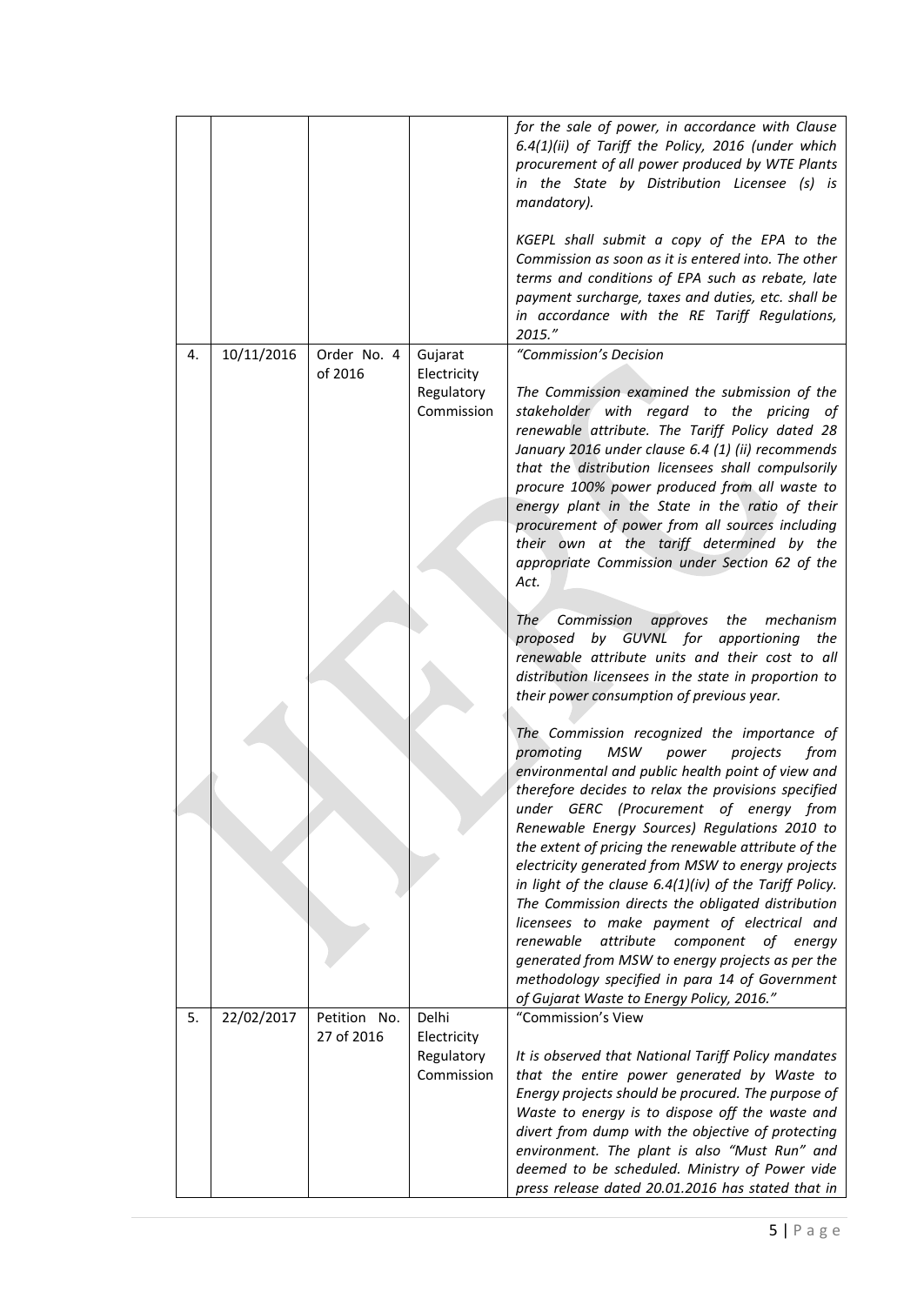|    |            |                                                                                                                                 |                                                         | order to give boost to Swachh Bharat Mission,<br>Government of India has made amendments to<br>National Tariff Policy directing that the Discoms<br>shall mandatorily procure 100% power produced<br>from Waste-to-Energy plants and has excluded<br>waste to energy from competitive bidding process<br>and these amendments will benefit power<br>consumers in multiple ways. Such plants would<br>also aid the objectives of Swachh Bharat Mission<br>as well as Namami Gange Mission through<br>conversion of waste to energy, usage of sewage<br>water for generation and in turn ensure that clean<br>water is available for drinking and irrigation.<br>Therefore, it is pertinent to mention that as per<br>CERC Regulations, the risk and benefit of<br>lower/excess<br>generation<br>as<br>compared<br>to<br>normative generation is to the account of RE<br>developer. Hence, the entire generated power<br>shall be procured by the Discoms as per the tariff<br>determined by the Commission vide order dated<br>27.07.2016." |
|----|------------|---------------------------------------------------------------------------------------------------------------------------------|---------------------------------------------------------|--------------------------------------------------------------------------------------------------------------------------------------------------------------------------------------------------------------------------------------------------------------------------------------------------------------------------------------------------------------------------------------------------------------------------------------------------------------------------------------------------------------------------------------------------------------------------------------------------------------------------------------------------------------------------------------------------------------------------------------------------------------------------------------------------------------------------------------------------------------------------------------------------------------------------------------------------------------------------------------------------------------------------------------------|
| 6. | 07/02/2020 | Kerela State<br>Electricity<br>Regulatory<br>Commission<br>(Renewable<br>Energy and<br>Net<br>Metering)<br>Regulations,<br>2020 | Kerala State<br>Electricity<br>Regulatory<br>Commission | "7. Preference for the purchase from<br>the<br>renewable energy generating units within the<br>$State. -$<br>Every distribution licensee shall purchase the<br>quantum of renewable energy required to meet its<br>renewable purchase obligation preferentially from<br>the renewable energy generating units within the<br>State if available, with the prior approval of the<br>Commission, and at the tariff approved by the<br>Commission. Provided that, considering<br>the<br>environmental concerns, the distribution licensee<br>shall necessarily purchase the electricity generated<br>from municipal solid waste, with the prior approval<br>of the Commission at the tariff approved by the<br>Commission."                                                                                                                                                                                                                                                                                                                    |
| 7. | 22/03/2021 | Case No. 162<br>of 2019                                                                                                         | Maharashtra<br>Electricity<br>Regulatory<br>Commission  | "6.1.6 The Commission under section 86(4) of the<br>EA directs MSEDCL to abide by the provisions of<br>Tariff Policy, 2016 and accordingly procure 100%<br>power produced from the MSW project. MSEDCL<br>may further file a Petition before the Commission<br>for development of Regulatory Framework for<br>sharing of such expenses with other Distribution<br>Licensees as explained in para 5.22.3 above. The<br>Commission has the responsibility to promote all<br>type of RE sources and direct the State Distribution<br>Licensees to procure such power to reduce carbon<br>emissions and help in achieving the targets of the<br>state RE policy."                                                                                                                                                                                                                                                                                                                                                                              |
| 8. | 05/10/2021 | OP<br>No.<br>40/2021                                                                                                            | Kerala State<br>Electricity<br>Regulatory<br>Commission | "Analysis and Decision<br>6. (2) The Tariff Policy, 2016, notified by the<br>Central Government in compliance of the Section-3<br>of the Electricity Act, 2003 provide as follows.                                                                                                                                                                                                                                                                                                                                                                                                                                                                                                                                                                                                                                                                                                                                                                                                                                                         |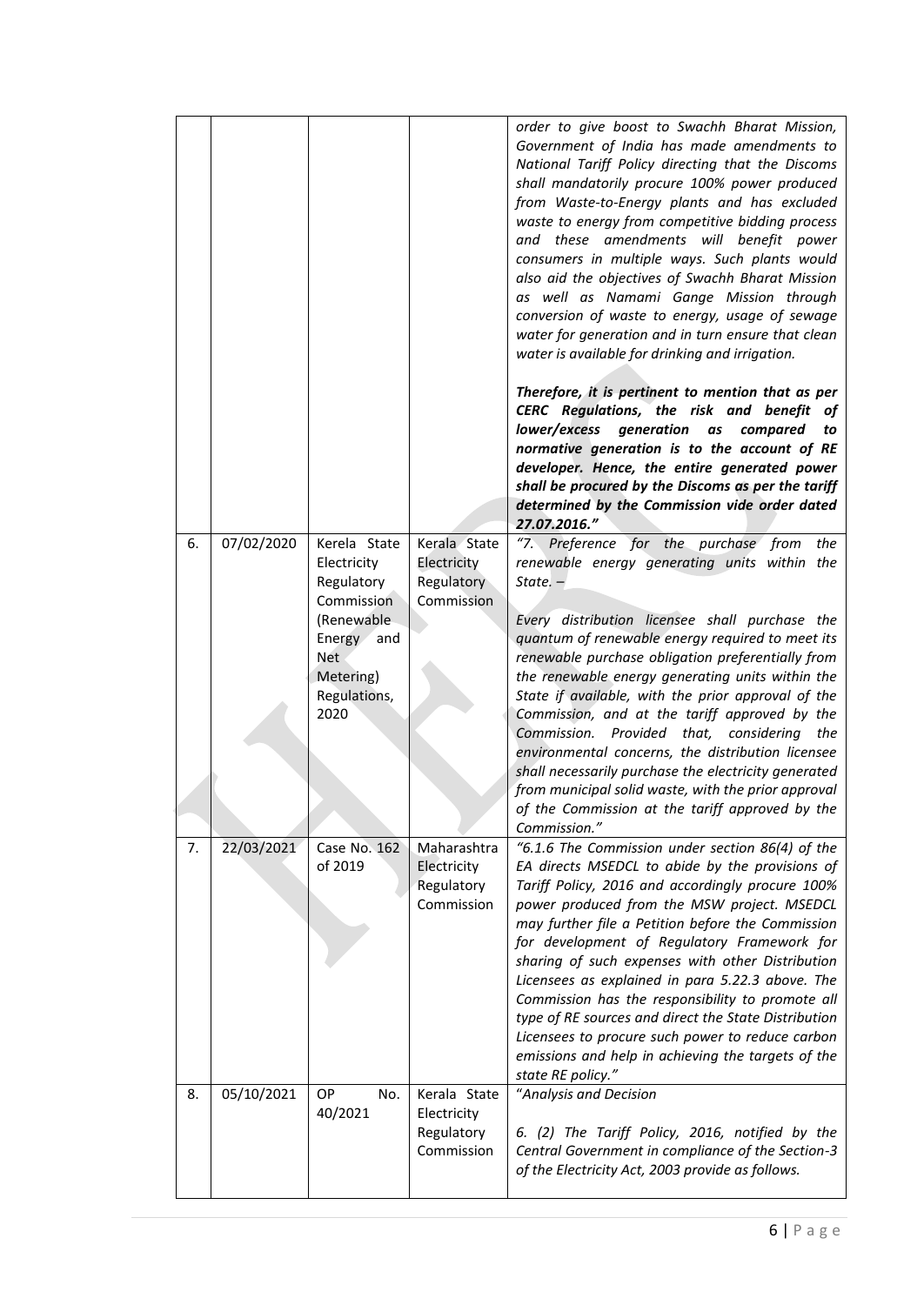| Distribution Licensee(s)<br>"6.4(1)(ii)<br>shall<br>compulsorily procure 100% power produced from<br>all the Waste-to-Energy plants in the State, in the<br>ratio of their procurement of power from all<br>sources including their own, at the tariff<br>determined by the Appropriate Commission under<br>Section 62 of the Act." |
|-------------------------------------------------------------------------------------------------------------------------------------------------------------------------------------------------------------------------------------------------------------------------------------------------------------------------------------|
| In line with the Tariff Policy 2016, the Commission<br>has already instructed KSEB Ltd to procure the<br>entire electricity generated from MSW based<br>power plants at the tariff determined by this<br>Commission."                                                                                                               |

- xvi) That without prejudice to the above, even if there has to be a restriction on the total supply of power to 6.77 MW, the limitation has to be necessarily applied only on an annual basis and cannot be applied on every 15 minutes time block basis, as the same is contrary to the treatment given to conventional energy generators wherein the plant load factor and capacity utilisation factor is computed only on an annual basis.
- xvii) In view of the above averments, the petitioner has prayed for the following relief:-
	- (a) hold and direct that HPPC is obligated to procure the entire electricity generated at the tariff of Rs. 6.84/- per unit from the MSW based generating station of the petitioner without restricting the quantum of generation to 6.77 MW on every 15 minutes time block basis; and
	- (b) direct HPPC to pay an amount of Rs. 24 lacs for the months of August, 2021 and September, 2021 and any such further amount as may be disputed by HPPC for the future month on the basis of injection of electricity over and above 6.77 MW on a 15-minute time block basis; and
	- (c) hold and direct that HPPC is liable to pay the late payment surcharge in terms of Article 3.7 of the PPA on the differential amounts payable in terms of prayer (b) above, computed from the date when the payments became due till such date the payments are remitted by HPPC to the petitioner;
	- (d) award costs of the present petition in favour of the petitioner and against the respondent; and
	- (e) pass such further order(s) as the Hon'ble Commission may deem just in the facts of the present case.
- 3. On the relief sought by the petitioner, the respondent no. 1 i.e. HPPC filed its reply on 04.02.2022, as under:-
- i) That the generation capacity was limited by the petitioner on its own while entering into PPA and the terms of the PPA were accordingly drafted, which mandated HPPC to procure power *up to* 6.77 MW. (emphasis added)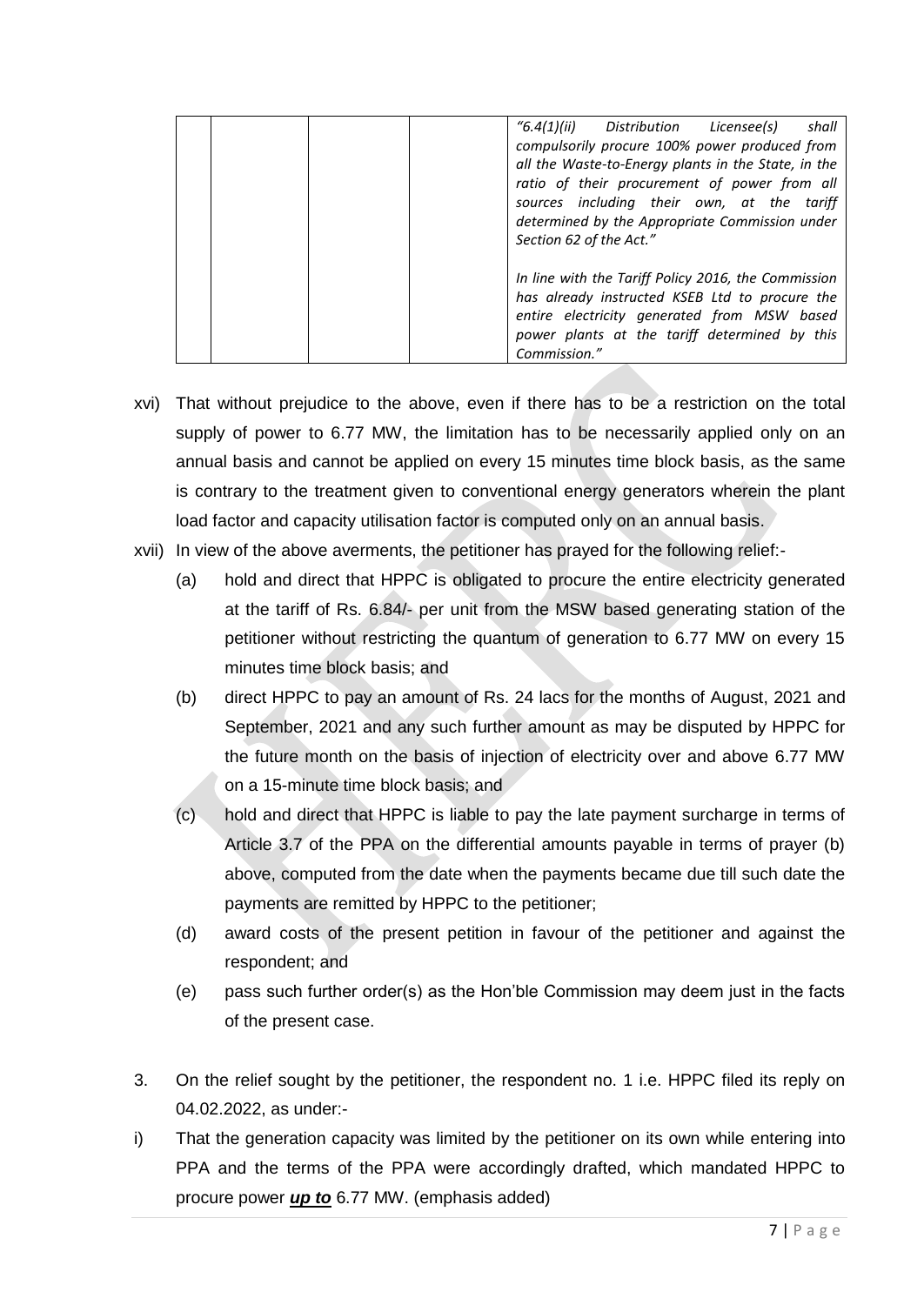- ii) That as per the power scheduling by the Discoms, for the purposes of energy accounting, injection of power is recorded in 96 time blocks of 15 minutes intervals for each day starting from 00.00 hours to 24.00 hours. Therefore, the power supplied by the petitioner every 15 minutes time block is seen vis-à-vis the power agreed to be procured under the PPA. The PPA clearly provides for procurement of power up to 6.77 MW. Accordingly, any energy supplied over and above 6.77 MW, in every time block, is treated as excess/dumped energy which is not paid for in terms of the PPA.
- iii) That the plant of the petitioner was commissioned w.e.f. 13.08.2021. Since then, the injection of energy was analyzed in each time block of 15 minutes duration while processing the monthly bills raised by the petitioner. The said dispensation was also accepted by the petitioner, which is evident from the fact that credit notes were duly tendered by the petitioner based on such adjustment from August 2021 to December 2021 and the petitioner did not dispute the deductions/adjustments done by the HPPC. The disputes alleged in the present petition are therefore an afterthought which is not worthy of any consideration. The petitioner is thus, barred by its own act and conduct of having accepted the interpretation of the Clause 2.2.1 in line with that of the respondent herein.
- iv) That the petitioner has set up a case before the Hon'ble Commission as if HPPC is not interpreting the terms of the PPA in line with the Electricity Act and the National Tariff Policy, 2016. Nothing has been stated as regard to its own representation stipulated in the PPA i.e. the procurement of power up to 6.77 MW capacity.
- v) The respondent i.e. HPPC has submitted that in the event the Hon'ble Commission holds that the HPPC shall procure power over and above 6.77 MW capacity, there shall be no default attributable to HPPC for having acted in terms of the PPA w.e.f. August 2021. No claim, whatsoever, was raised by the petitioner with the respondent as regards the non-release of outstanding payment. In such event, even if the Hon'ble Commission holds that any further payment has to be released to the petitioner for the period from August to December, 2021, the HPPC cannot be made liable to make payment of any late payment surcharge as there was no 'dispute' regarding late payment surcharge subsisting between the parties before the filing of the present petition which may be adjudicated in the present petition. Thus, HPPC shall not be made liable to any late payment surcharge as the HPPC has acted in all bonafides in compliance of the order of the Hon'ble Commission and the terms of the PPA.
- vi) That the liability of the HPPC towards payment of late payment surcharge arises only in the event of delayed payment, for reasons attributable to them. However, in the instant case, as explained above, the payment found due in terms of the PPA has been duly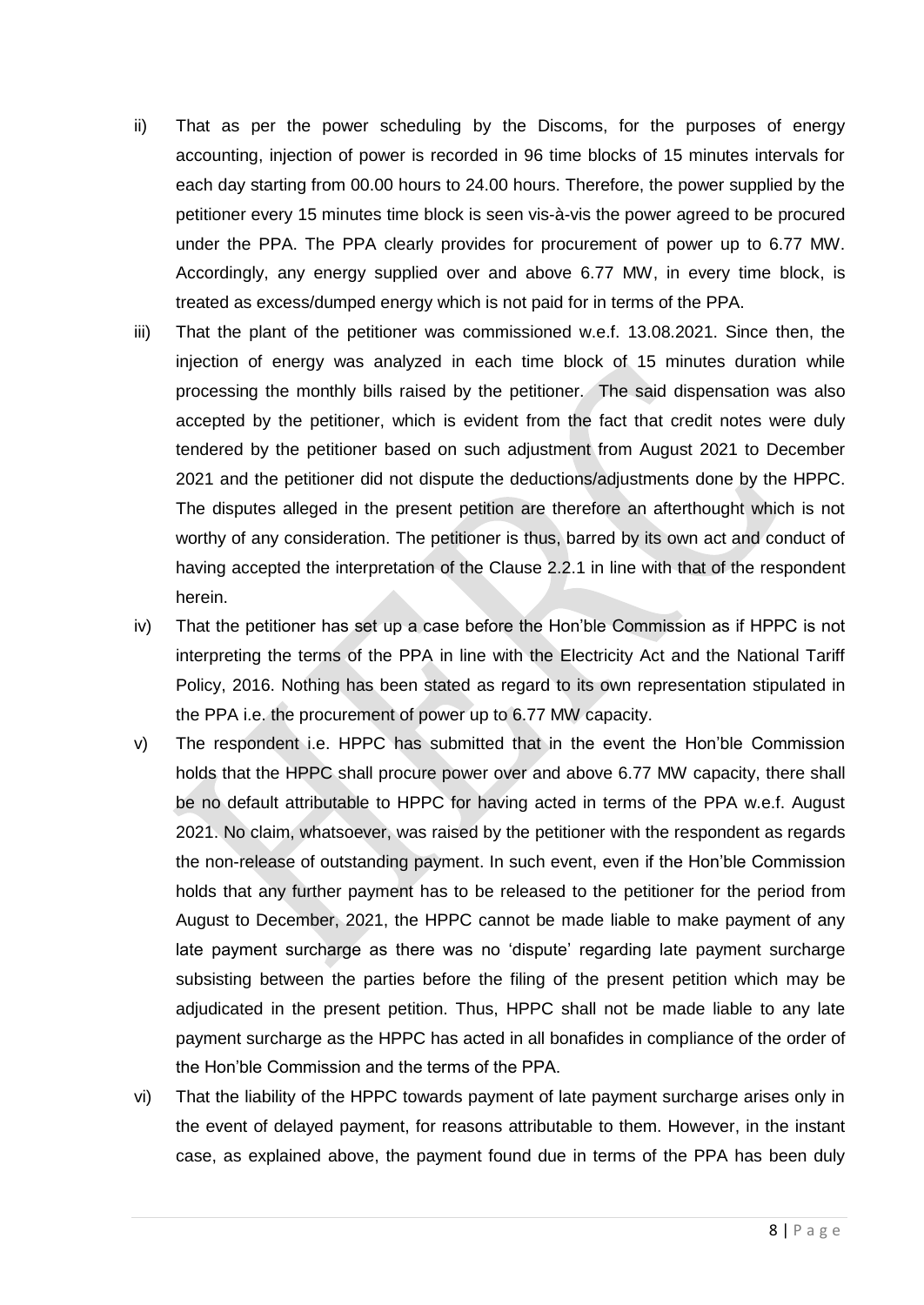released by the HPPC. The acceptance of the same is further fortified from the credit notes tendered by the petitioner.

- 4. The respondent no. 2 i.e. ULB filed its reply on 22.03.2022. ULB has submitted that it is paying the difference of Rs. 3.76 per unit for the power purchased by the HPPC for 6.77 MW. In case, the petitioner is allowed to charge for the entire power generated and supplied to the HPPC, the respondent ULB shall be burdened with 1.3 MW over and above the Concession Agreement. The petitioner had, intentionally and knowingly, agreed to enter into Power Purchase Agreement with the respondent no. 1 i.e. HPPC. The petitioner has no legal right to turn away from its own conditions of the Agreement, infact the petitioner is legally bound to strictly adhere to the agreement entered into with the HPPC. Therefore, the petitioner may not be allowed to claim payments over and above the Agreement.
- 5. The petitioner has filed its rejoinder to the replies filed by HPPC and ULB, mainly reiterating the contents of the petition i.e. reference of the National Tariff Policy, 2016 on Waste to Energy (WtE) plants, variable factors due to nature of plant and social benefits attached to WtE plants, which have not been reproduced herein for the sake of brevity.

## **Proceedings in the Case**

- 6. The case came up for hearing on 09.02.2022, 16.03.2022, 13.04.2022 and 04.05.2022. The Commission vide its interim order dated 18.04.2022 directed the respondent no. 1 (HPPC) to file an affidavit that none of the generators, including intra-state generator i.e. HPGCL is paid for the power injected by them over and above their capacity (MW) approved by the Commission, in 96 slots of 15 minutes duration in a day. HPPC was directed to clarify that they are adopting similar practice of payment for energy injected as in the case of the petitioner herein.
- 7. In response to the ibid interim order of the Commission dated 18.04.2022, the HPPC filed its affidavit dated 29.04.2022, submitting that slot-wise injection of power is verified for all the similarly placed generators, whose PPAs restrict the injection of power upto contracted capacity. The same is not monitored for HPGCL, since the PPA executed with HPGCL, dated 09.12.2013, is for purchase of all the power produced by HPGCL.

### **Commission's Analysis and Order**

8. The Commission heard the arguments of the parties at length on 04.05.2022 as well as perused the written submissions placed on record by the parties. The petitioner is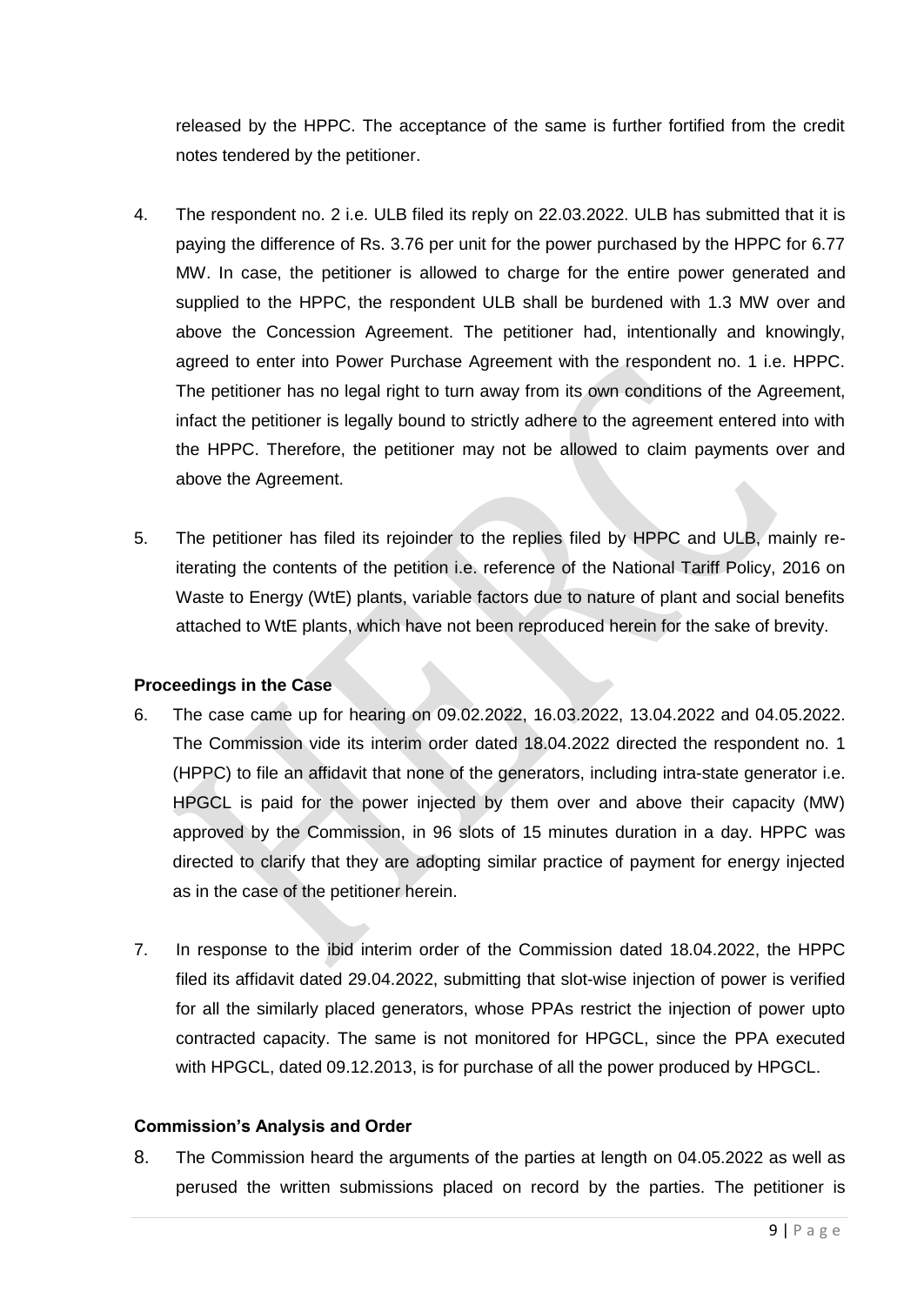aggrieved by the action of HPPC restricting the quantum of generation from their MSW based generating station to 6.77 MW on every 15 minutes time block basis and treating the injection of power over and above 6.77 MW in each time slot as free power, instead of paying for the entire electricity generated, as provided in the National Tariff Policy, 2016 and decision of the other State Commissions. Per-contra, HPPC argued vehemently on the clause 2.2.1 of the PPA signed with the generator and acceptance of the fact by the petitioner herein by way of submission of credit notes in respect of deductions made in the bills.

9. The Commission has carefully examined the National Tariff Policy, 2016 and Power Purchase Agreement (PPA) dated 21.09.2018, relied upon heavily by the parties hereto. The relevant clauses of the PPA dated 21.09.2018, are reproduced hereunder:-

*"Whereas, the Seller proposed to operate & maintain a municipal solid waste to energy based power project (hereinafter called "project" at Village Murthal, District Sonepat, Haryana) in the State of Haryana with an installed capacity of 8 MW. The Seller is desirous to sell generated energy upto 6.77 MW to HPPC at delivery point."*

"*2.1.1 The HPPC after deduction of commercial operation shall purchase and accept all such electrical energy up to 6.77 MW delivered at the interconnection point from the Seller's facility, pursuant to the terms and conditions of this agreement at the rates determined by HERC."*

Further, the National Tariff Policy, 2016, has provided a special dispensation for waste to energy based power project. The clause 6.4 (1) (ii) of the policy provides as under: -

*"Distribution Licensee(s) shall compulsorily procure 100% power produced from all the Waste-to-Energy plants in the State, in the ratio of their procurement of power from all sources including their own, at the tariff determined by the Appropriate Commission under Section 62 of the Act."*

The Commission has also referred to the order (s) of various Commissions on the issue of procurement of entire generation of municipal solid waste projects by the distribution licensees without any limitation on the quantum of electricity vis-à-vis the contracted capacity. The Hon'ble Regulatory Commissions of the states of Punjab, Himachal Pradesh, Maharashtra, Gujarat, Delhi and Kerala, cited by the petitioner, have decided that in accordance with the Tariff Policy notified on 28.01.2016 by the Ministry of Power, Government of India, the distribution licensee shall compulsorily procure 100% power from waste to energy power plants set up in the State. The Commission has considered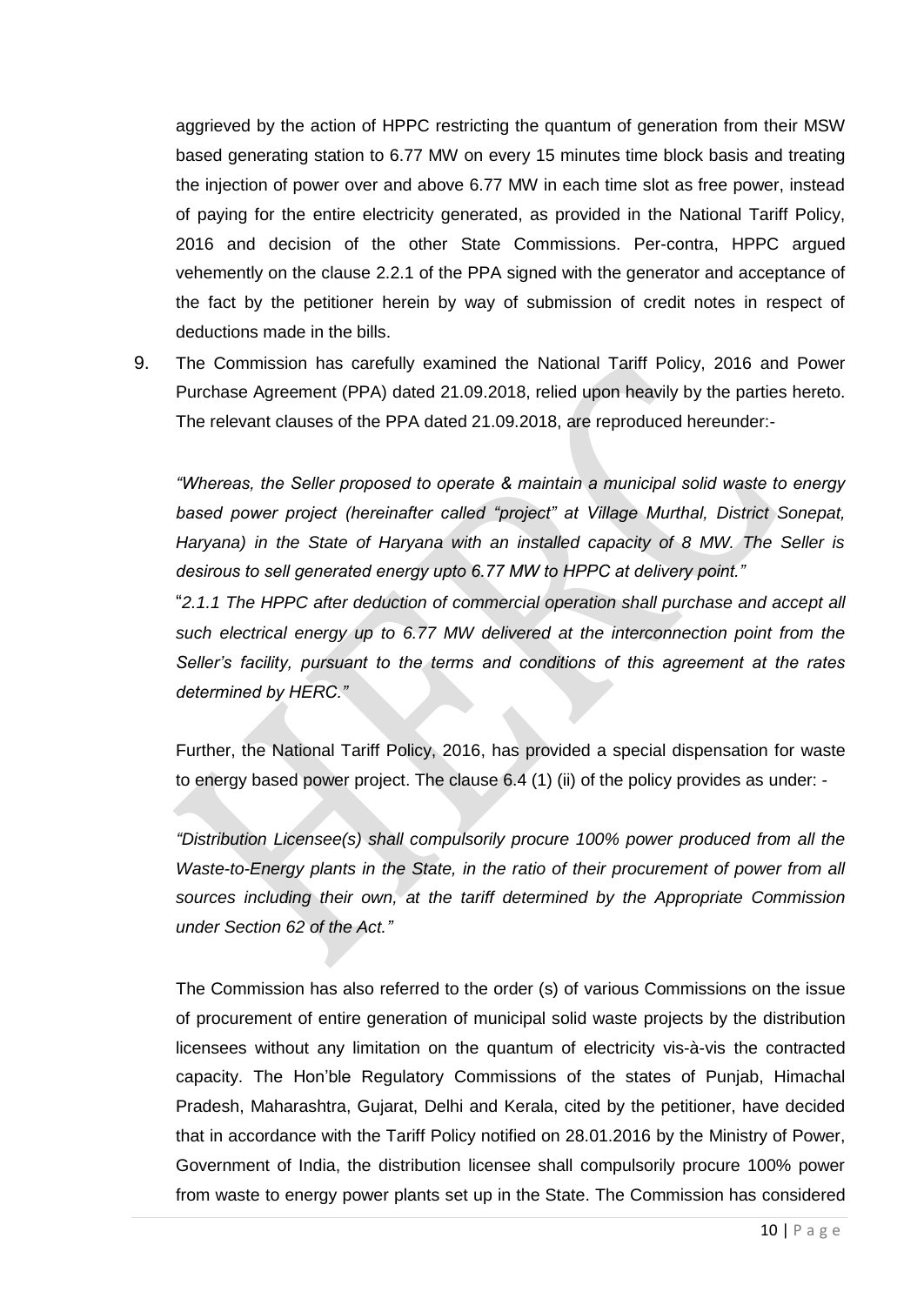the submissions of the petitioner that such restrictions on the quantum of injection of power by Waste-to-Energy project, are nowhere imposed in India, as imposed by the respondent Nigam and supported by the ULB.

The Commission observes that the PPA signed between the parties provides that HPPC shall accept all such electrical energy up to 6.77 MW delivered at the interconnection point from the seller's facility. Further, Ms. Swapna Seshadri, the learned advocate appearing on behalf of the petitioner, argued at length that the PPA does not provide for monitoring and restricting the quantum of power injected up to 6.77 MW in 15 minutes time slot. Additionally, she pointed out that the plant load factor (PLF) is calculated on monthly or annual basis and not on 15 minutes time slot.

The Commission observes that the power plant of the petitioner is a "Must Run" plant and covered under Regulation 10 (1) of Haryana Electricity Regulatory Commission (Terms and Conditions for determination of Tariff from Renewable Energy Sources, Renewable Purchase Obligation and Renewable Energy Certificate) Regulations, 2021 (HERC RE Regulations, 2021), reproduced hereunder:-

- *"10. Despatch principles for electricity generated from Renewable Energy Sources. –*
- *(1) All renewable energy power plants, except for Biomass power plants of installed capacity 10 MW and above, shall be treated as 'MUST RUN' power plants. Biomass power with installed capacity of 10 MW and above shall be subjected to scheduling and dispatch as specified under Haryana Grid Code and other relevant regulations including amendments thereto."*

The Commission has considered the objection raised by the department of Urban Local Bodies (ULB) that acceptance of all the energy generated by the Waste-to-Energy plant will entail additional financial burden on them. Urban Local Bodies are vested with an array of functions entrusted upon them by the State Government. These functions broadly relate to public health, social welfare, public safety, public infrastructure works, and development activities. The more numbers of such Waste-to-Energy projects will not only augment RE power which is counted towards fulfilment of RPO in the Haryana Discoms, but also ensure better waste management and provide relief to the society at large from the legacy heaps of waste which is a health hazard for the entire city. Further, the generator cannot be denied the benefits of generation of power by burning solid waste on the ground of financial burden on a body whose main function is social welfare. Therefore, the objection of additional financial burden raised by ULB is devoid of merits and is rejected as such.

The importance of promoting MSW power projects from environmental and public health point of view, cannot be undermined. It is all the more necessary to give boost to the